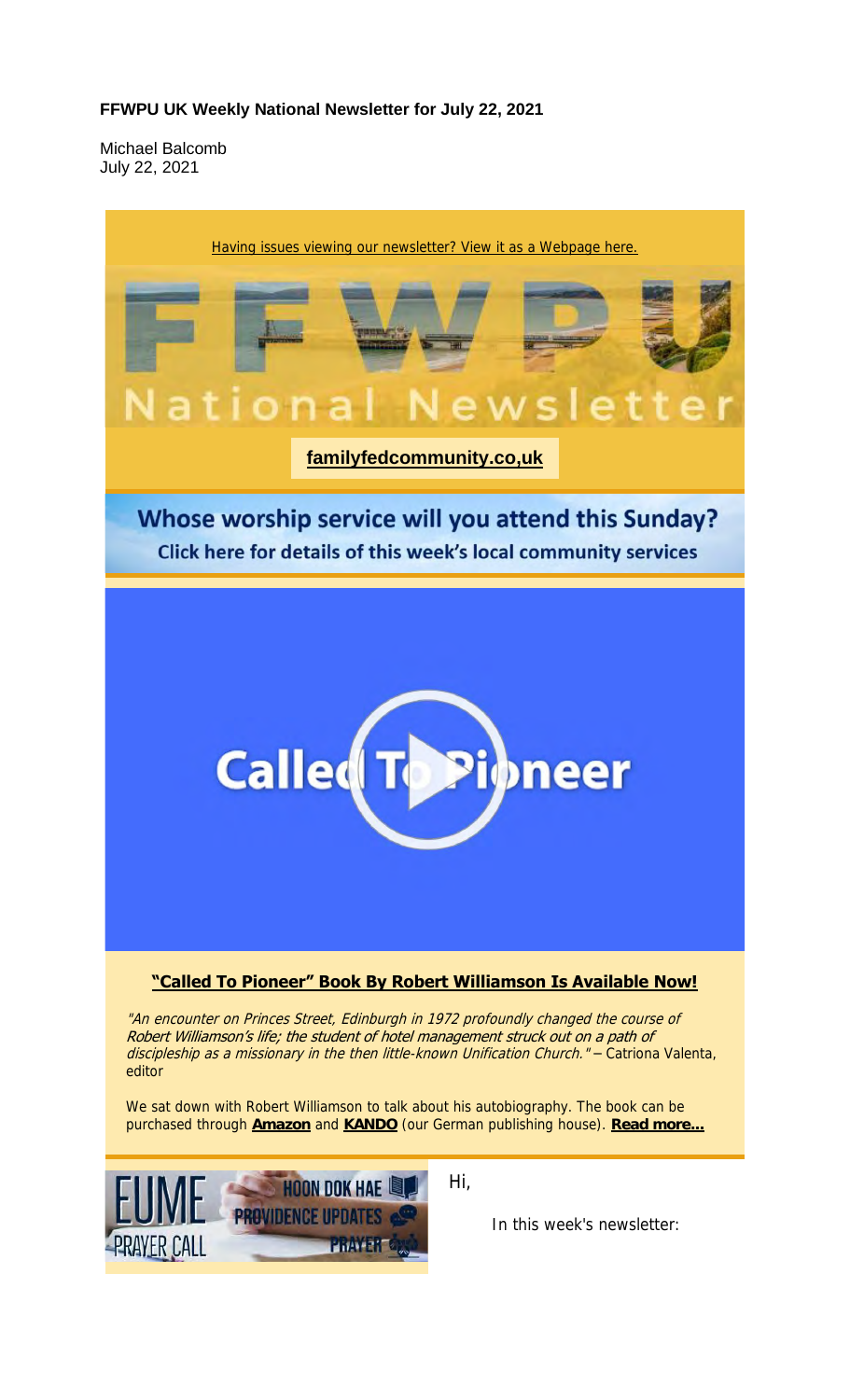Join the EUME region weekly prayer every Wednesday at 7pm UK time **here...**



Find out what's been happening across our EUME region **here...**

**iPeaceTV News** Catch up on the international news from iPeaceTV in Korea **here...**



**Hyojeong CheonBo Great Works in August** Young Adults' Summer Retreat 2021 **Catch Up on Sermon from National Worship Service** Make the Most of Marriage: DEEP **Relationships Together Again! Annual Gathering Festival 2021** Featured Book: 'As A Peace-Loving Global Citizen'

### **HJ CheonBo Great Works**

**View More**

### **Young Adults' Summer Retreat 2021**

The Young Adults' Summer Retreat in the Peak District is going ahead at full capacity following on from the recent easing of lockdown rules and regulations. There are currently a limited number of places available so **sign up here!**





## **National Worship Service**

**Watch Here**

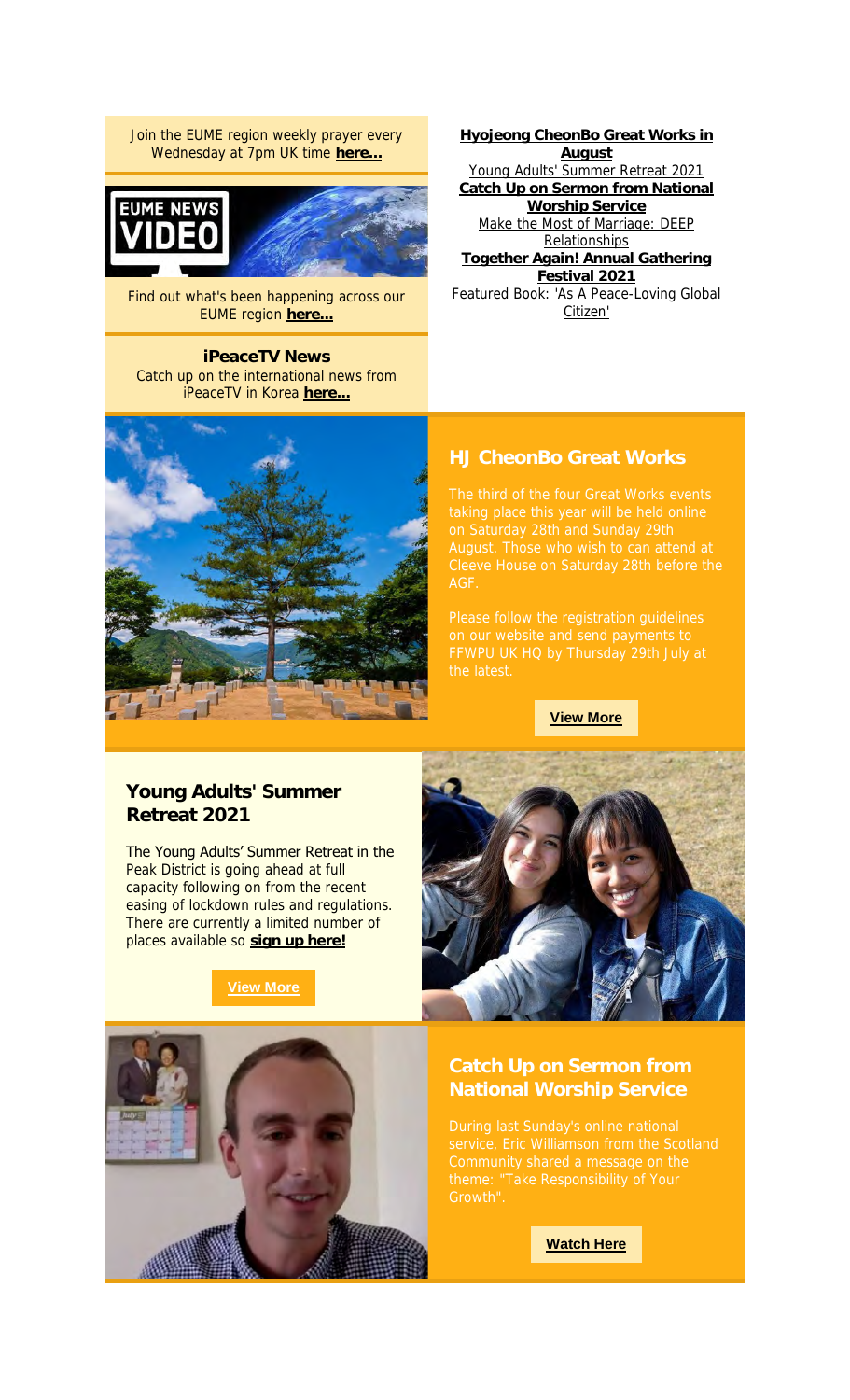### **Make the Most of Marriage: DEEP Relationships**

Catch up on the **recording of the recent MMM meeting**, during which Andrei & Diana Esanu spoke on the topic: "DEEP Relationships".

Details of the next meeting will be announced soon!

**Watch Here**

# **MAKE THE MOST OF MARRIAGE**



# **Gathering Festival 2021**

It's time to do what we do best - unify!

**View More**

### **FEATURED BOOK: 'As A Peace-Loving Global Citizen'**

Part 7 Chapter 9 - read by Henry Masters:

**"Going Beyond Charity to End Hunger"**

The audiobook is now available for streaming through Spotify, Apple Podcasts and Google Podcasts, as read by the late Henry Masters.

**Listen Now**



## **| Upcoming Events |**

Please click on the title of the event(s) that you are interested in for further details:

**Community Worship Services** Sunday 25th July

### **WEEKLY**

**Monday Morning Prayer** Every Monday at 10am

**Early Morning Devotion via Zoom** Every Saturday from 5am–6.30am